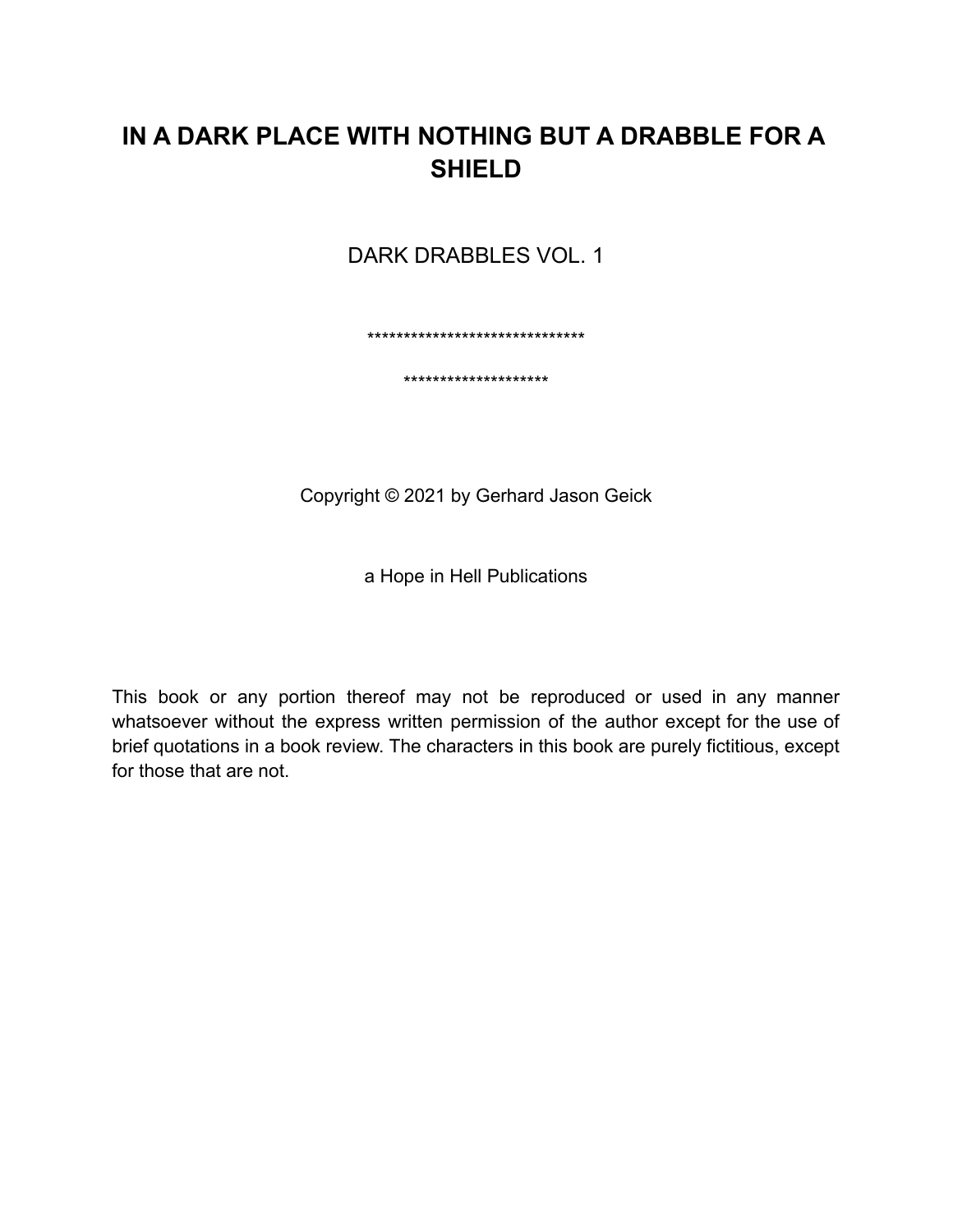# **IN A DARK PLACE WITH NOTHING BUT A DRABBLE FOR A SHIELD**

**In a Dark Place** shines a light into the deep, holds your hand as you gasp, allows you to laugh, and leads the way back home. If you squirm, good. If you're shocked, even better. This isn't for those that are easily offended. If this world were a safe place, you wouldn't need **a Drabble for a Shield**.

A **Drabble** is a short work of writing of precisely one hundred words in length. The purpose of the **Drabble** is brevity, testing the author's ability to express interesting and meaningful ideas in a confined space. This book's description is a **Drabble**.

### **Dedication**

She was my Oma. To me, that sums up everything. So, when my Aunt asked me to write something about her - what she meant to me - that was all I could come up with: She was my Oma. Tick-Tock Oma to my children. A pillar of strength, with more love in her than any other ten Grandmother's combined. Giving. Caring. Sharing. Always hopeful. To her, things were always looking up. Her expectation that miracles, not only could happen, but did, and would, was unshakable. She was my Oma. I didn't know what to say. Except, "I miss her."

These Drabbles were written in the weeks before and after her passing, during the pandemic. I cannot imagine what she'd have thought of them, but we all deal with life, death, and grief in our own ways. No way is better than any other, so long as you make it through to the other side. And **my** getting through is something she'd have gotten behind. This book is dedicated to my Oma. She had a good life (a full eight-eight) and a good death (in her sleep, surrounded by loved ones). I cannot imagine a better way to go.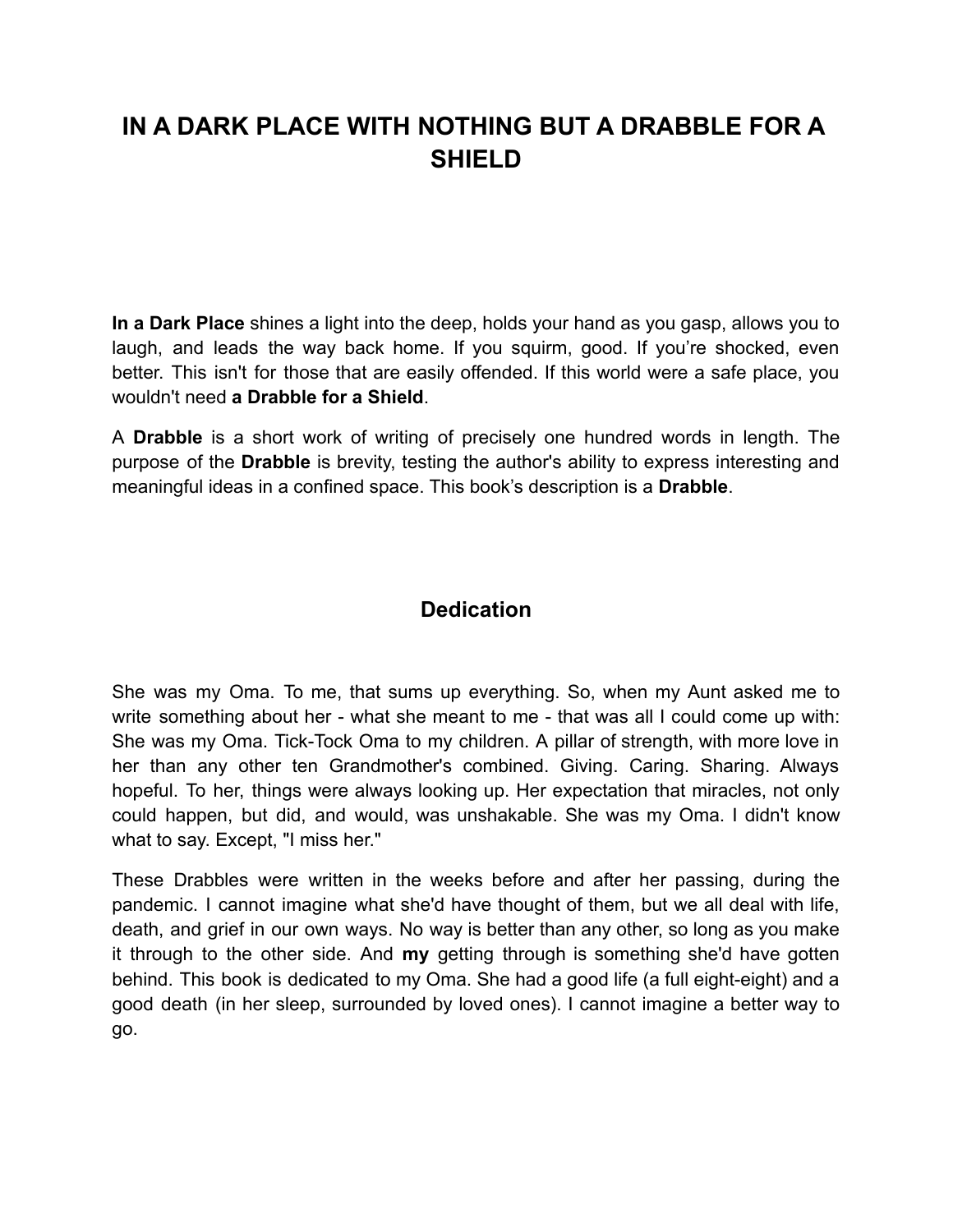#### **Preamble**

"Perhaps this is the bottom line to mental illness: incomprehensible events occur; your life becomes a bin for hoax-like fluctuations of what used to be reality. And not only that – as if that weren't enough – but you… ponder forever over these fluctuations in an effort to order them into a coherency, when in fact, the only sense they make is the sense you impose on them, out of necessity to restore everything into shapes and processes you can recognize. The first thing to depart in mental illness is the familiar. And what takes its place is bad news because, not only can you not understand it, you also cannot communicate it to other people. The madman experiences something, but what it is or where it comes from, he does not know."

- Philip K. Dick

### **The Jogger**

I wake up early to jog. I love the smell of the fresh morning air. The empty streets seem pregnant with possibilities. When I get back to the house, though, I never feel like I belong. Everything is too quiet, and if I wake the baby, Mother will not be pleased. In the eerie silence, even the sound of the tap is unnerving. I hold the banister, and I freeze when the stairs creek. It isn't until my hand is over Mother's mouth, and my knife is pressed to her throat, that things begin to feel alright. "*Wakey-wakey*," I whisper.

## **Lunar Landing**

You left without saying goodbye, but I couldn't hold it against you. You must have known, that had you shown, I wouldn't have let you go. So, with the rest of the world, I watched your first launch, on a cheap flatscreen television. And oh, how we cheered, when you took your first step, on the dark side of the moon. But then I got mad, 'cause if you'd said goodbye, I wouldn't have let you go. But who would have guessed, how cold it'd get, until your space helmet began to crack? And then the camera feed cut out.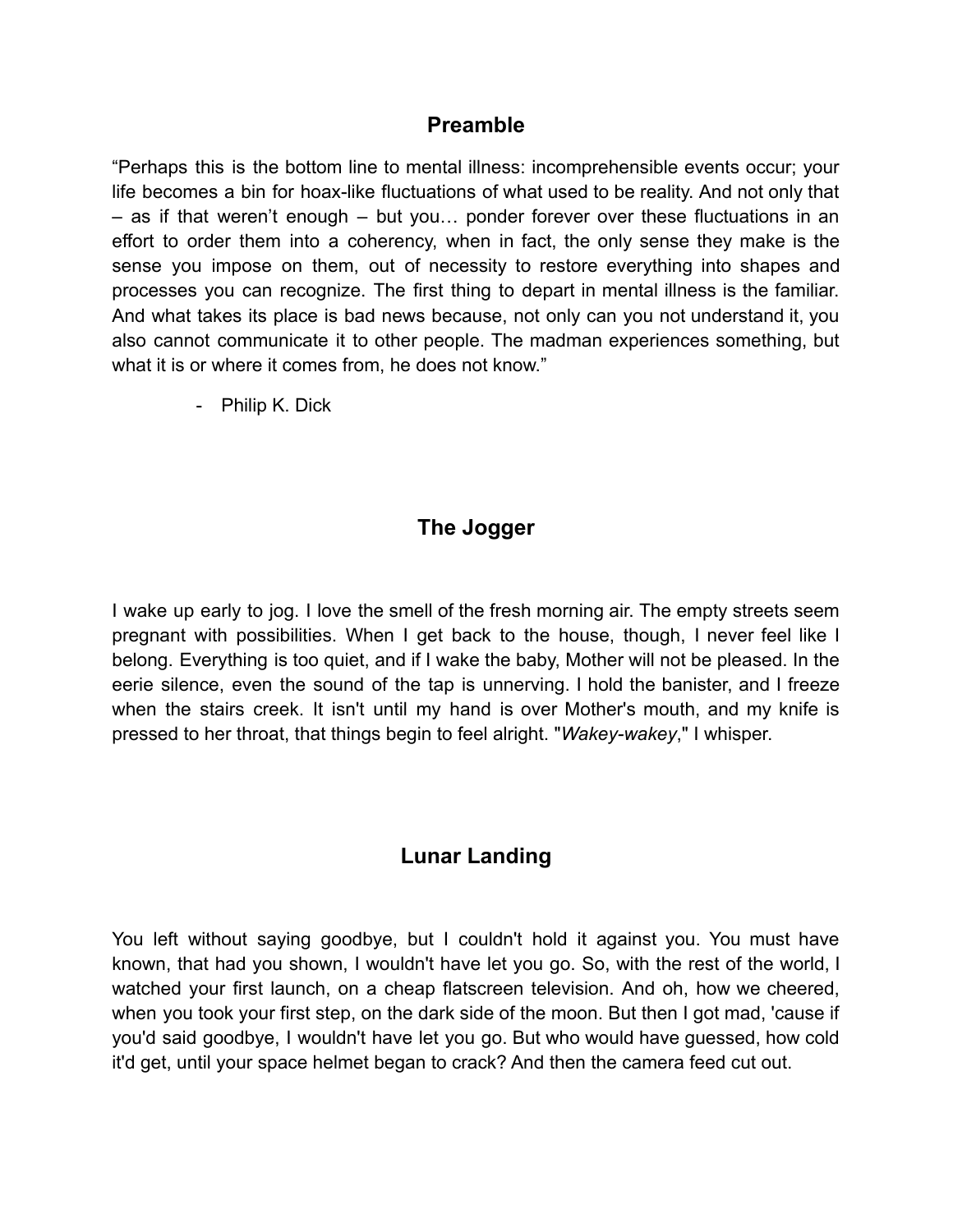#### **Beautiful**

When she returns from the washroom, I smell vomit. But I do not berate her. She has a disorder: Bulimia. It is not her fault.

I meet her gaze as I hold her hands, and even though I want to cry, I do not. Instead, I tell her that she is beautiful.

We have this conversation and I talk to her in a way that most people are afraid to. She listens because she senses something different. She's in pain, and her eyes are full of tears. She asks, "Why would you say that?"

"Because it is true," I reply.

# **Uphill Both Ways**

It's ironic how society ran in reverse. As the pandemic went into its fifth year, the internet crashed. This time, for good. Soon after, television went down. Then the radio. Finally, electricity. Planes had long since stopped flying. Then cars stopped running. No gasoline to fuel them. No shops to maintain them. Before long, the Amish were the only ones getting anywhere. A population decimated in under a decade. I don't know. Maybe "ironic" isn't the word. In fifty years, though, there's no way our grandchildren will believe us when we brag about how easy it was to access porn.